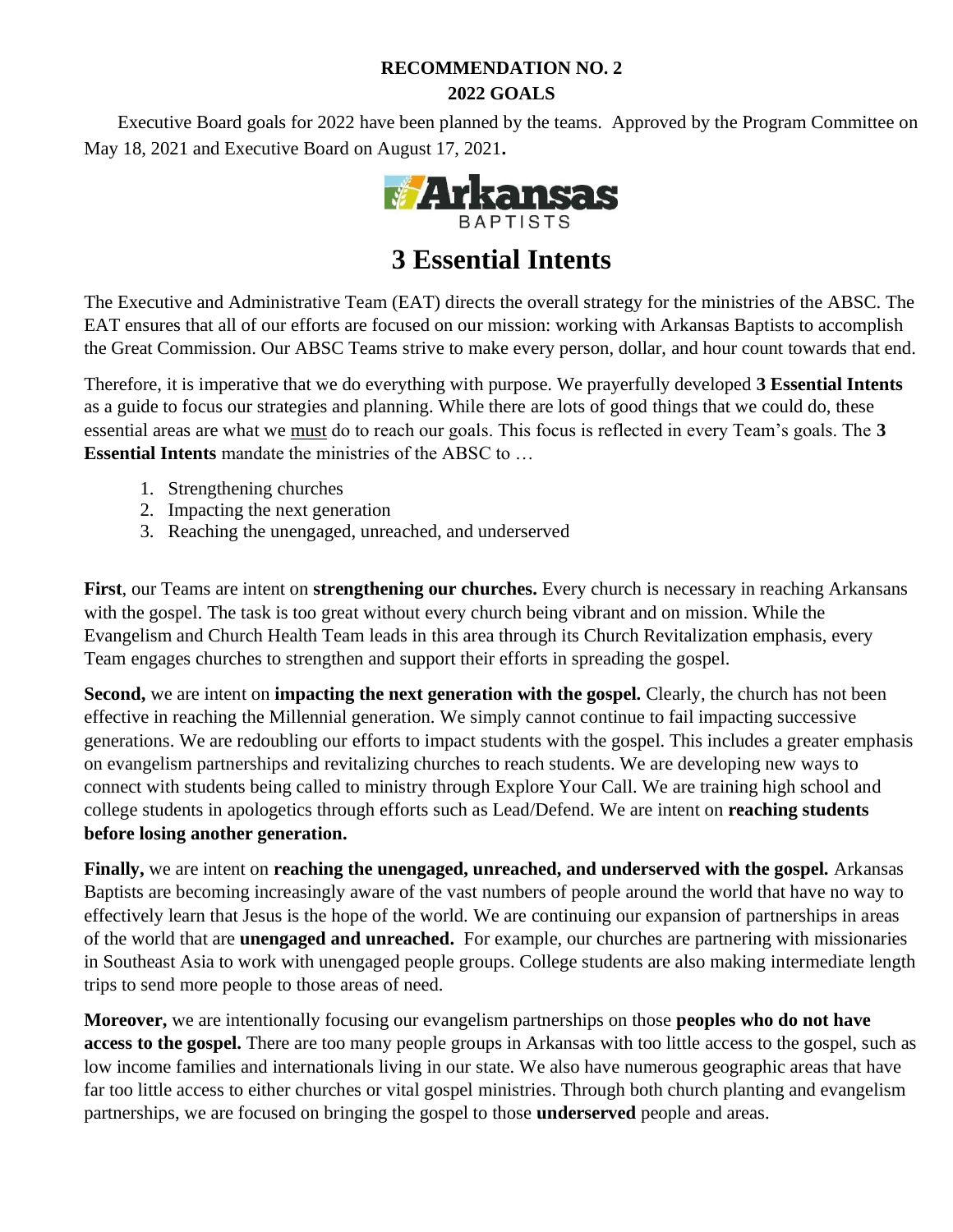

**2022 Church Planting Team Goals** Vince Blubaugh, Team Leader

## **The Church Planting Team will engage Arkansas Baptists with intentional evangelistic strategies for the purpose of planting churches that reflect the diversity of the State of Arkansas – focusing on the "UNs" - the unreached, unengaged, underserved.**

#### **I. Impact Goals**

- 1- Lead more churches to become involved in church planting. Goal: 100 churches partnering with new works
- 2- Partner with ABSC churches to develop more church planters in church planting residencies and church planting pipelines.

Goal: Develop and train 40 church planters for new church starts in Arkansas or SEND cities.

- 3- Assist ABSC churches in starting more new works in AR. Goal: Work with ABSC churches to start 30 new churches, restarts, missions, and missional outposts (evangelistic preaching points)
- 4- Lead our new church plants to baptize more new converts. Goal: Baptisms 400

### **II. Networking Goals**

- *1-* Regional Church Planting Roundtables 20 events; 200 churches
- *2-* Collegiate Church Planting Connection Events 6 events; 150 students
- *3-* Assist networks and/or associations in developing a church planting strategy
	- a. Delta Network Association
	- b. North West AR Church Planting Network
	- c. North East AR Church Planting Network
	- d. Cowboy Network
	- e. Metro Network
	- f. Hispanic Network
	- g. Sending Church Network

### **III. Training and Planter Care Goals**

- 1- Train 30 Church Planters through Church Planting Cohorts and Church Planting Residencies.
- 2- Train 10 Hispanic Church Planters through 2 Institutes.
- 3- Train 20 new Coaches for work with our planters.
- 4- Train 10 new Assessors for assessing church planters.
- 5- Statewide Church Planting One-Day Training events 2 events; 200 people.
- 6- Assist churches in starting and developing 10 church planting residencies/leadership pipelines.
- 7- Provide monthly Planter Care for all Funded Church Planters (including birthday and anniversary cards for all family members, fellowship dinners, wives network, etc.)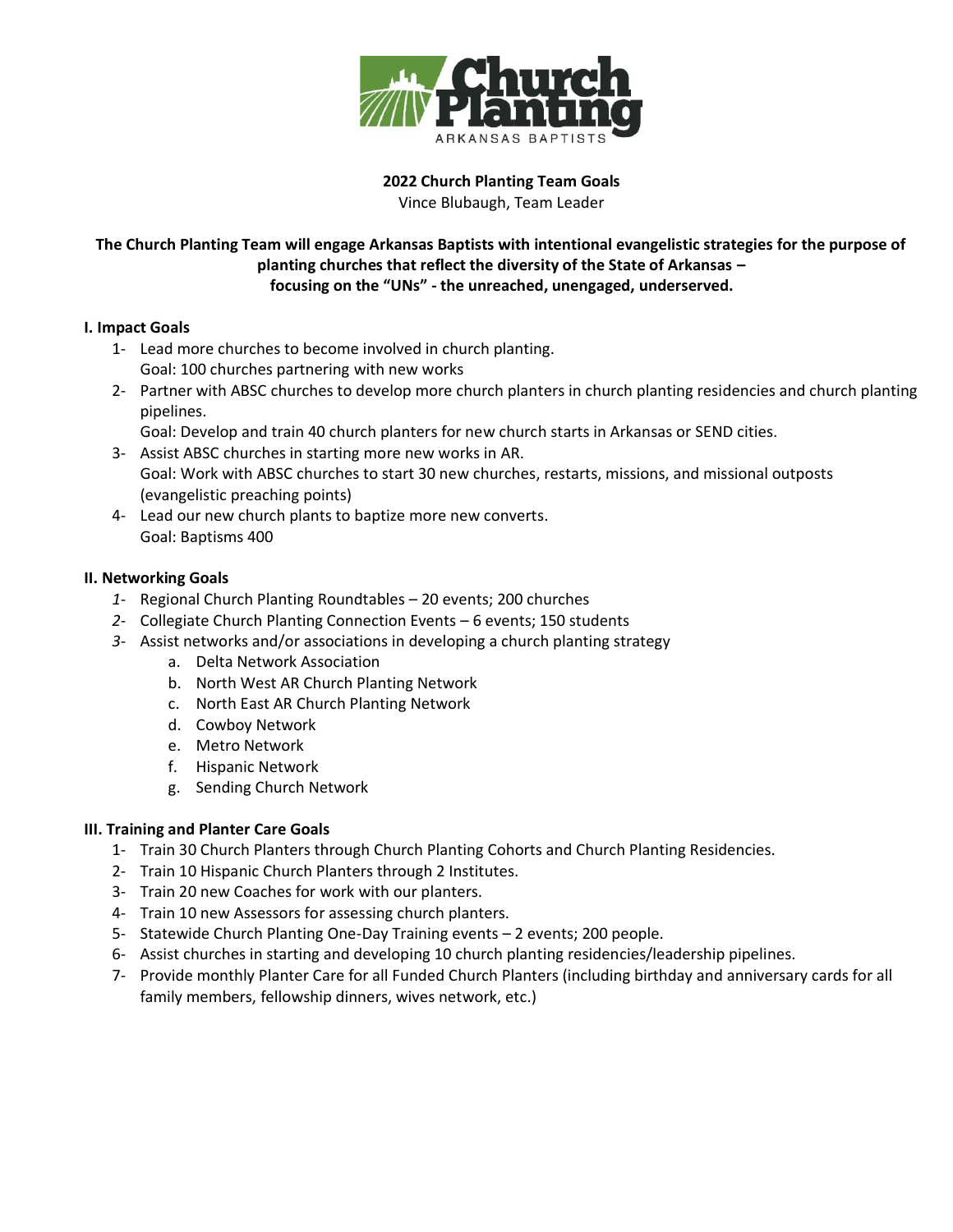

# **College + Young Leaders Team 2022 Goals**

Bruce W. Venable, Team Leader

## *The College + Young Leaders Team serves Arkansas churches by reaching next generation leaders with the Gospel on the most strategic mission field in the world.*

#### *From the Church - On the Campus - For Every Student*

### **BCM will assist churches in the spiritual formation of collegians.**

- Make significant contact with 25,000 collegians.
- Involve 1,600 collegians in Bible study or discipleship small groups.
	- Train 850 collegians in evangelism.
- Gather 400 collegians for a statewide collegiate retreat.
- Mobilize church volunteers to engage the underserved (low-income) students on the 20+ technical schools and community colleges in the state.

### **BCM will assist collegians in finding a church in their college town/city.**

- Assist 500 churches with the transition of high school seniors to college town churches
- Engage 2,500 freshmen in the opening days of the fall semester
- Every BCM with full-time staff will implement a transition strategy with graduating young professionals.

### **The BCM will assist churches by developing leaders.**

- Gather 2,000 students for the Lead>Defend apologetics conference targeting high school seniors, collegians, and young professionals.
	- Assist 300 churches through collegiate ministry (Dnow; worship teams; retreats; etc.)
		- Involve 600 collegians in ministry leadership
- Identify and develop 100 Called to Ministry students through local BCMs.
- Assist 50 partner churches in providing an international student conference.
- Provide 10 international student ministry training and vision-casting events for local churches.
- Cooperate with the Missions Team of ABSC to identify and engage young professional internationals in Arkansas.

### **BCM will assist churches in mobilizing collegians to missions.**

- Mobilize 1,000 collegians and staff in missional lifestyle experiences.
- Mobilize 100 collegians to apply for missions' projects through the promotion of *www.ARgo2.org* as a statewide on-ramp.
- Mobilize 10 Young Pro's for 2 years of service through the promotion of *www.ARgo2.org* as a statewide mission on-ramp.

### **2022 Events**

- BCM workshop for community college and Executive Board staff, ABSC building January 28 30, 2022
- Lead > Defend, Immanuel Baptist Church, Little Rock, March 5, 2022
- Spring break mission trips, various locations March 21 25, 2022
- Collegiate summer missions commissioning service, Little Rock area church, April 23, 2022
- College Family Retreat, Lake DeGray, AR July 22-25, 2022
- Community college minister training, Camp Paron July 15 16, 2022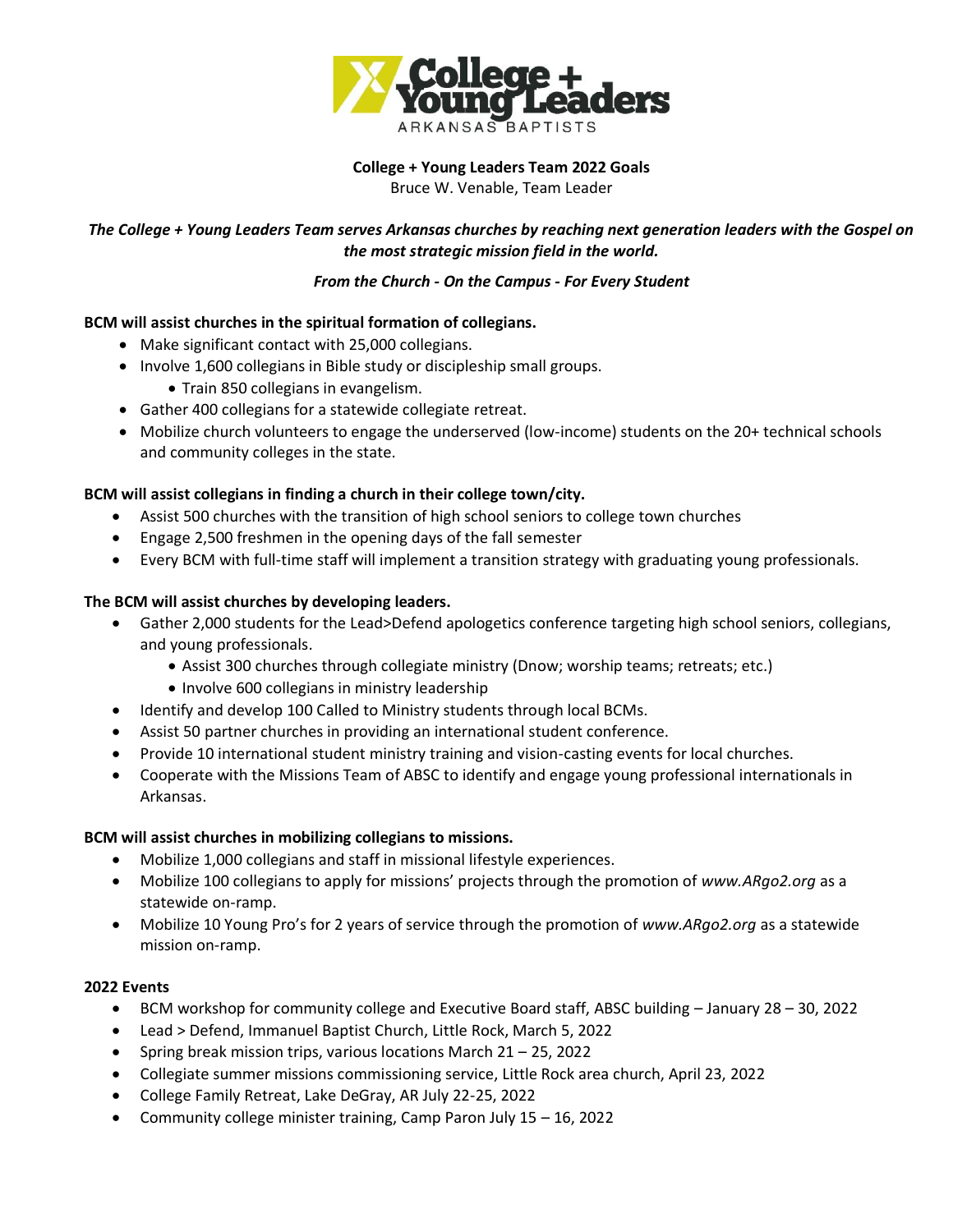- National Collegiate Week; Falls Creek, OK August 8-11, 2022
- Fall Collegiate Retreat, Spring Lake Baptist Assembly, October 2022
- International Student Ministry Conference, Little Rock area, November 2022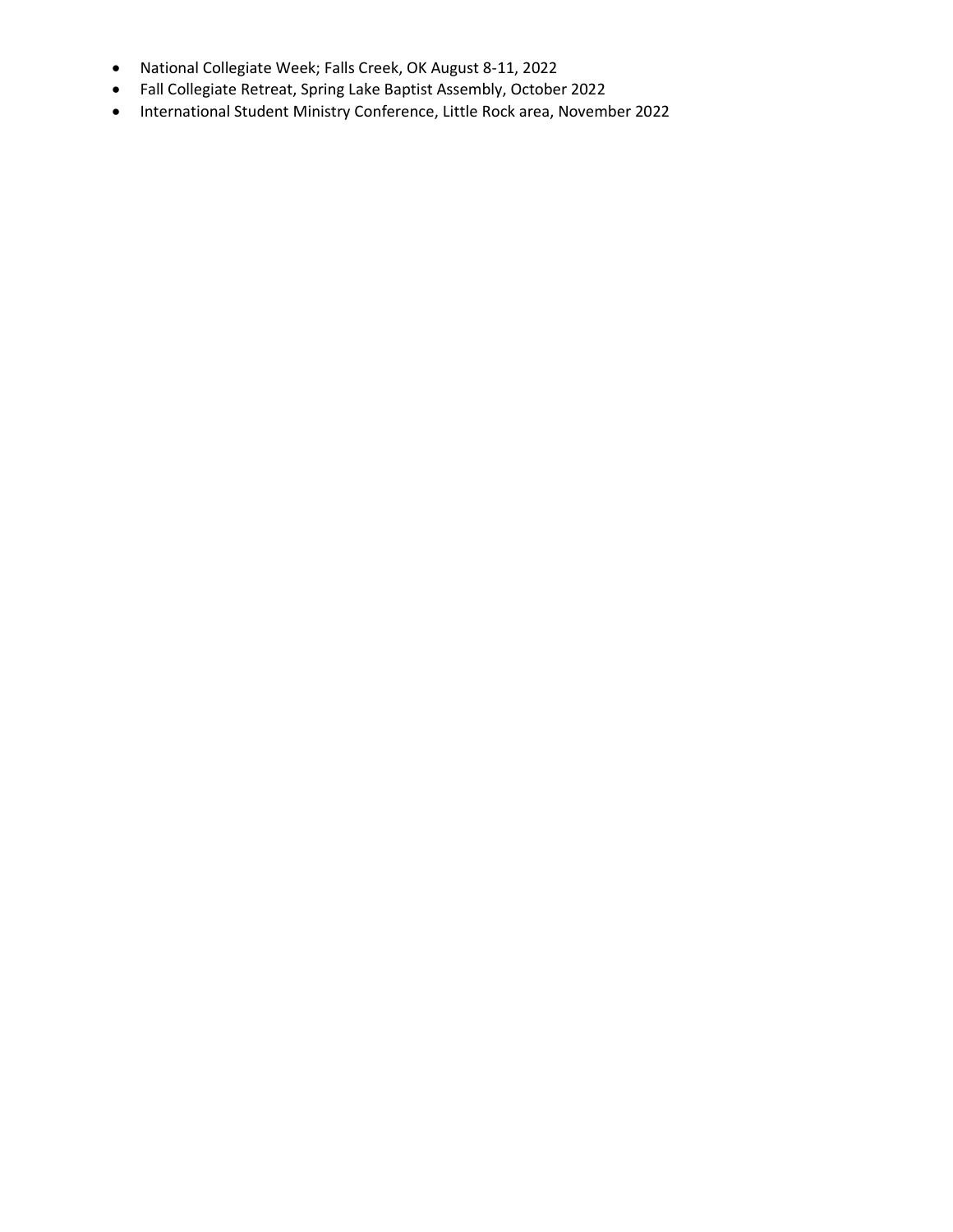

**The Evangelism and Church Health Team exists to serve Arkansas Baptist churches through the three essential intents of the Arkansas Baptist State Convention: strengthening churches, impacting the next generation, and reaching the unengaged, unreached, and underserved.**

#### **1. The ECH Team helps to strengthen churches through:**

- a. Sunday school and small-group training and consultation with 300 churches
- b. Sunday school and small-group training and consultation with 15 associations
- c. Deacon training and consultation with 100 churches
- d. Deacon training and consultation with 10 associations
- e. Facilitating 20 leadership networks involving 250 church leaders
- f. Impact 175 churches on Church Health issues

#### **2. The ECH Team helps churches impact the next generation through:**

- a. Training and consultation in children and student ministry with 500 churches
- b. Training and consultation in children and student ministry with 20 associations
- c. Facilitating 15 leadership networks involving 250 church leaders
- d. Ministry to students discerning a call to ministry with Explore Your Call events and resources
- e. State-wide and regional camps and events

#### **3. The ECH Team helps churches reach the unengaged, unreached, and underserved through:**

- a. Evangelism training and consultation with 500 ABSC churches
- b. Evangelism training and consultation with 25 associations